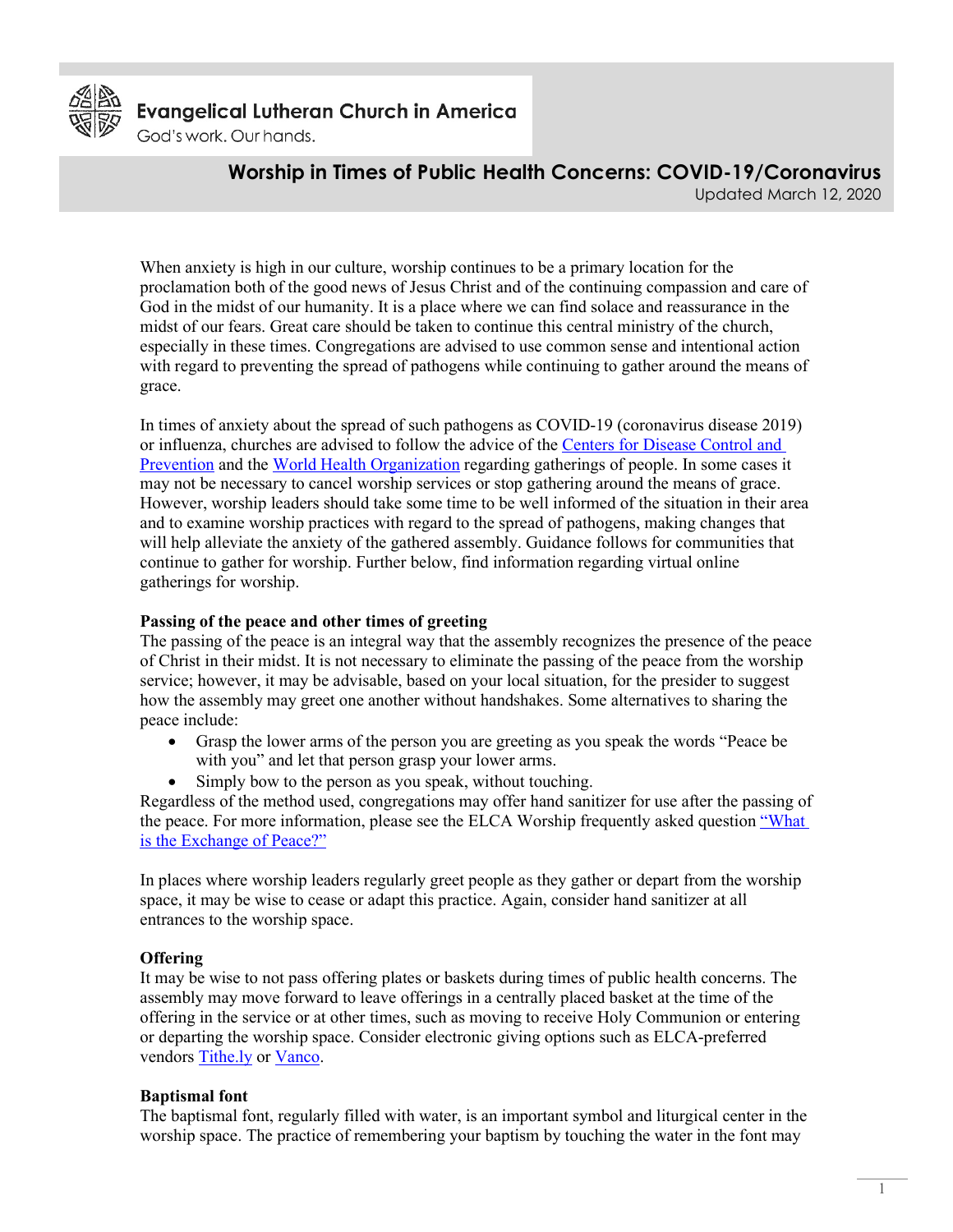be discouraged during times of public health concerns. A congregation may wish to keep the visible symbol of water in the font or, in extreme circumstances, may empty the font for a time. It would be wise to empty, sanitize and refill the font with fresh water before a baptism.

## **Holy Communion**

Many of our worship concerns in times of fear concerning the spread of pathogens center around the means of distribution of the elements at communion. Consider your local situation and the severity of risk at this time. Local worshiping communities will make decisions that both reflect the nature and meaning of Holy Communion and make sense in their context. Here is a list of common-sense precautions:

- People (including pastors and other worship leaders) who are ill with the virus or the flu should stay away from public worship.
- Servers of the meal should wash their hands before distributing the elements. This can be accomplished by providing on the credence table to the side of the altar a lavabo bowl that contains warm water and antiseptic soap or by providing hand sanitizer in the sacristy or at another convenient location near the chancel.
- Thoroughly wash all communion vessels in hot water with disinfectant soap following each use.
- Since the earliest centuries, the church has made use of the common cup without credible evidence that the practice contributes to the spread of disease. However, any practice that uses one vessel that will be touched by a number of people is brought under scrutiny in times of public health concerns. Both the mouths that come in contact with a common cup and the hands that may come in contact with the bread and wine in intinction carry pathogens.

Even so, given the strength of this symbol of unity in the meal and the historical precedent, the use of the common cup is preferable to intinction. Historically, the church has been served without ill effect by favoring sacramental wine with a higher alcohol content (18%), normally served in a metal cup, thoroughly wiped (on both the inside and the outside of the rim) and turned prior to the next person communing.

- The practice of intinction (dipping the bread into the wine) is highly discouraged in times of public health concern.
- An alternative to intinction or drinking from a common cup may be provided. During times of great fear and concern, congregations may choose to distribute wine by pouring it from one common pouring chalice into small cups, thereby maintaining the symbol of the common cup.
- Most importantly, if individuals are particularly hesitant about the communion elements for pressing reasons of health, they may commune under one element (["The Use of the](https://download.elca.org/ELCA%20Resource%20Repository/The_Use_Of_The_Means_Of_Grace.pdf)  [Means of](https://download.elca.org/ELCA%20Resource%20Repository/The_Use_Of_The_Means_Of_Grace.pdf) [Grace,"](http://www.elca.org/Growing-In-Faith/Worship/Learning-Center/The-Use-of-the-Means-of-Grace.aspx) Application 44C). The pastor may assure them that the crucified and risen Christ is fully present in, with and under this one element. While our confessions speak against communion "in one form," their intent is to protest the practice of withholding the cup from the whole assembly (["The Use of the Means of Grace,"](https://download.elca.org/ELCA%20Resource%20Repository/The_Use_Of_The_Means_Of_Grace.pdf) Application 44D).

For more information, please see the ELCA Worship frequently asked question ["How do we](http://download.elca.org/ELCA%20Resource%20Repository/How_do_we_distribute_Holy_Communion.pdf)  [distribute Holy Communion?"](http://download.elca.org/ELCA%20Resource%20Repository/How_do_we_distribute_Holy_Communion.pdf)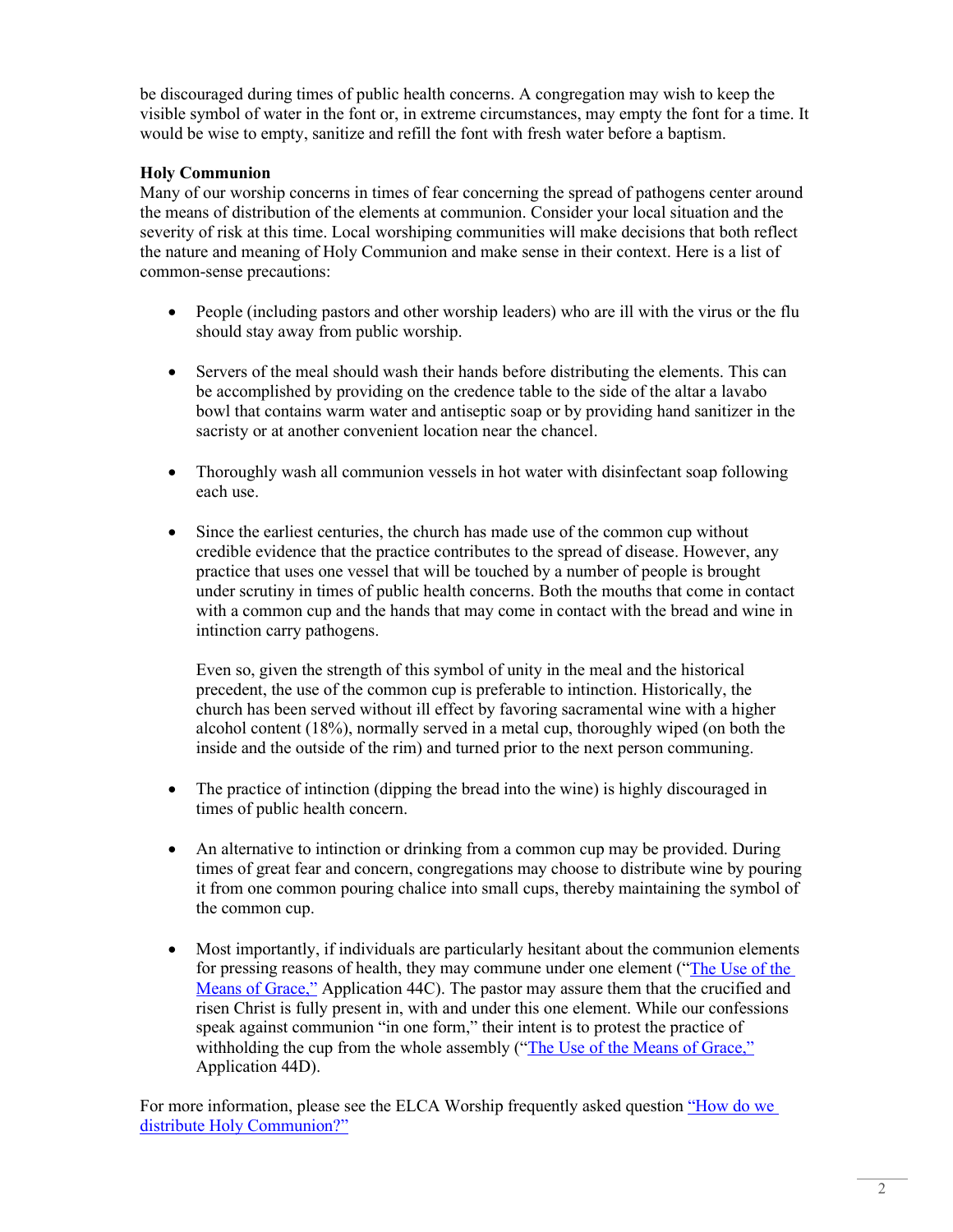### **Sending of Holy Communion**

In cases where a congregation continues to meet for regular celebrations of Holy Communion, consider enhancing the congregation's ministry of sending communion to those who are absent. [Sending of Holy Communion with notes and commentary](https://download.elca.org/ELCA%20Resource%20Repository/Sending_of_Holy_Communion.pdf) and [a print-ready booklet](https://download.elca.org/ELCA%20Resource%20Repository/Sending_of_Communion_Booklet.pdf) are available for local use. This service is from *Evangelical Lutheran Worship Pastoral Care*. Communion ministers sent from the assembly should take proper precautions to ensure a healthy environment for those they visit.

#### **Worship furniture**

It is important to regularly clean furniture and objects used in worship during times of heightened health concern. This includes pews/chairs, altar rails and worship books. For congregations with multiple services on the same day, it may also be best to do it between services.

#### **Livestreaming/temporary virtual worship communities**

In cases where it is advisable to not gather, or gatherings are prohibited by local government, communities may consider alternate ways to gather using technology. A helpful document, ["How](https://download.elca.org/ELCA%20Resource%20Repository/Livestreaming_for_Congregations.pdf)  [to stream your worship service —](https://download.elca.org/ELCA%20Resource%20Repository/Livestreaming_for_Congregations.pdf) A starter guide," offers advice on livestreaming worship or creating an alternative virtual worshiping community.

The elements of Service of the Word (*Evangelical Lutheran Worship, page 210)* or one of the Daily Prayer services *(Evangelical Lutheran Worship, pages 295-331)* can be easily adapted for use in a virtual gathering*.*

In cases of virtual worship gatherings, the sacrament of Holy Communion is not to be celebrated. ["The Use of the Means of Grace"](https://download.elca.org/ELCA%20Resource%20Repository/The_Use_Of_The_Means_Of_Grace.pdf) reminds us that Holy Communion takes place in the assembly (Principle 39). Even in times when a community cannot gather to share the sacrament, Jesus shows up, and we are still part of the body of Christ.

Consider how to honor the body of Christ in your virtual community. When possible, utilize technology that allows people to see one another. Find ways to incorporate others in leadership roles. Assign individuals to read Scripture or lead prayers from their location. Use chat features to communicate prayer requests. Assign someone to monitor the chat feed and gather these requests. Consider short, repetitive songs to allow the community to sing together remotely. Movement may still be part of a virtual gathering. Encourage people to stand to hear the Gospel or for the intercessions. Individuals may be encouraged to light a candle or have a glass of water nearby to remember our baptism.

When leading prayers or litanies with assembly responses in a virtual setting, the leader will want to speak the assembly parts aloud. Adding a slight pause before the response will help indicate that it is time to respond.

"Hear us, O God." *(Slight pause.)* **"Your mercy is great."**

Realize that what you are doing is not a production and it will not be perfect. Gather around word and prayer and look to God whom we need more than ever.

Worship leaders are encouraged to find creative ways to build community and offer pastoral care in times where some or all people cannot gather together for worship. Some examples include:

- Host a virtual coffee hour for conversation with one another and with congregational leaders. Some digital platforms allow a larger group of participants to break up into smaller groups for conversation.
- Lead Bible studies, conversations and other classes, such as confirmation, using technology like Zoom or Google Hangouts.